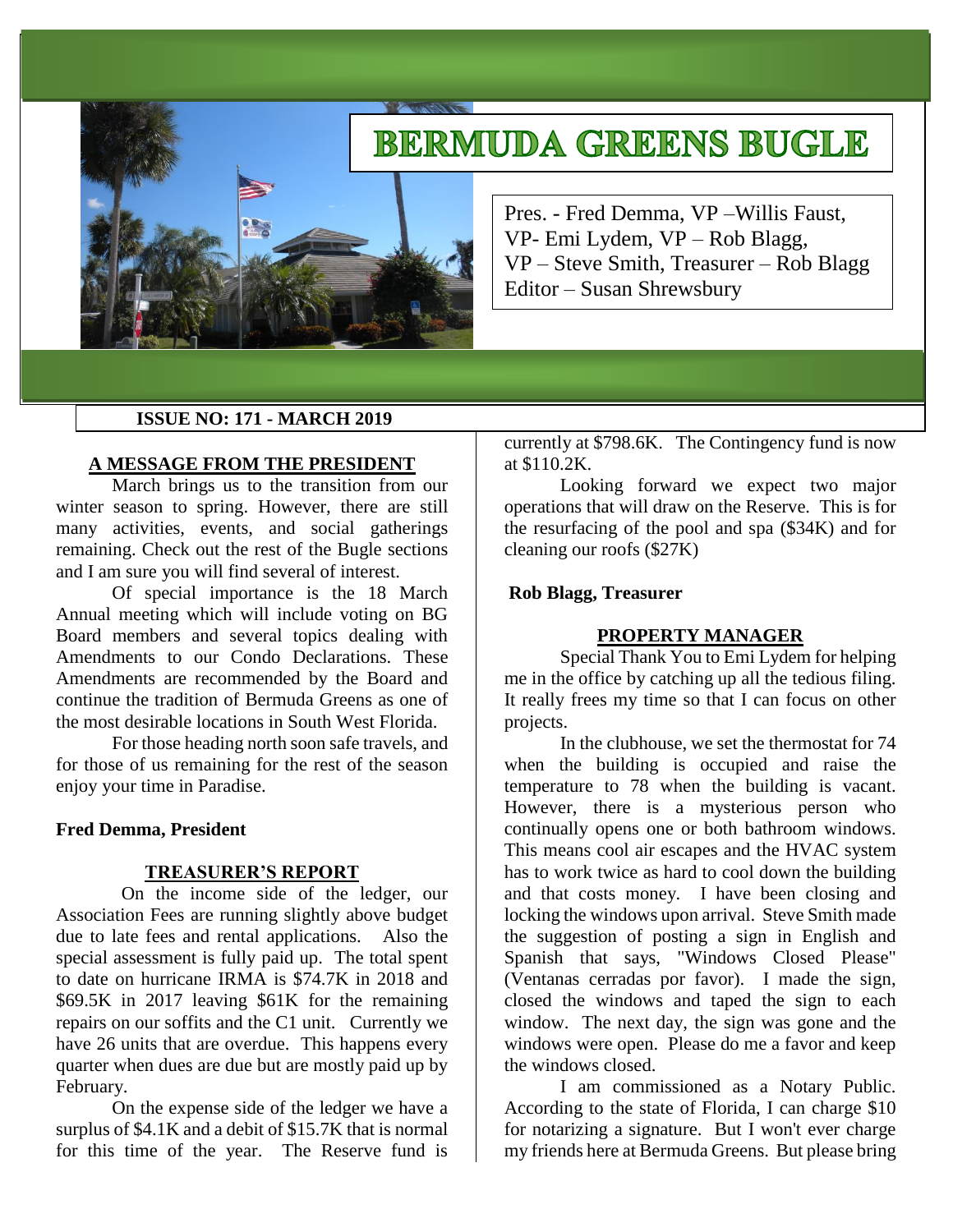photo ID. I'm great with faces but terrible with names.

We are so very fortunate to have Pat Sadler serving this community. His skills are impressive. I don't know of a talent he lacks and his experience means those skills have been honed to a sharp edge. Please take the time to say thank you or express your appreciation in your own manner to Pat. I've grown to respect and admire him. His wisdom is greater than most libraries. He truly is a jack of all trades and a master of all.

We have a lost  $\&$  found collection in the office. If you are missing something, please check with me. I also posted an inventory on the bulletin board in the clubhouse.

#### **Clement Ross, Property Manager**

## **LONG RANGE PLANNING COMMITTEE**

No report at this time.

## **Sue Giese, LRPC Chair suegiese@gmail.com**

#### **BERMUDA GREENS WEBSITE**

The website continues to publish current and upcoming events for Bermuda Greens. You can find this information on the Home page under New Notifications, or Community Events. Be sure to use the website to access forms for selling or renting your unit, guests or ARChectural guidelines and application for making changes to your unit.

We are currently working with Towne properties to create an online directory for Bermuda Greens owners. We are hopeful we will have more to share on this project during the coming weeks.

If you have suggestions on what you would like to have available on the website, please be sure to let us know. If you can't remember the Password, contact the Property Manager. Password protected sections are for Homeowners only.

Link to website: [www.bermudagreensnaples.com](http://www.bermudagreensnaples.com/)

.

## **Sue Giese, Jan McCloskey and Pete Asimakopoulos, Web team members**

## **RECYCLING**

Please do not put your trash or recycling from your home in the containers at the pool. Those containers are for folks to use while they are poolside or at the clubhouse. The dumpster is available for Bermuda Greens owners and renters. Use the dumpster when needed, not the pool containers.

NO PLASTIC BAGS in your recycling bin please. Paper bags are acceptable. Any plastic bags in the recycling means the entire truckload must be taken to the landfill.

As you are making preparations to head north, or doing spring cleaning, for items too large for your recycling bin remember the North Collier Recycling Center on Goodlette Frank. Do not toss electronics, furniture, refrigerators, etc. in the dumpster. Take these items to the Goodlette Frank location or call Waste Management on a Wednesday to arrange for a free Friday curbside pick-up.

Any annuals planted during season must be removed prior to your departure. Place all plants materials in a paper bag, not plastic, and place the bag curbside for a Friday pickup.

Please do not put items curbside before 5P the evening before collection.

No one wants to look at your trash for several days before collection

#### **Emi Lydem**

## **LANDSCAPE COMMITTEE**

As "Season" winds down a

reminder. Please remove all annuals you may have planted before you head north. Bring any and all garden decorations, pots etc. in to store while you are away. Do not leave them outside to become "missiles" during a storm. If you leave plants, garden pots and or decorations they will be removed by our landscape crew and you may be charged. Removed plant materials are to be placed in a paper bag, NOT PLASTIC, and placed curbside for Friday trash pick-up.

Comcast is still here working on the install. Once they have completed their work they will replace any sod and shrubs disturbed.

Another reminder: please be careful, do not park or drive on the grass/sod. Sprinkler heads are installed in the grass close to the roads and driveways. They are damaged or destroyed when